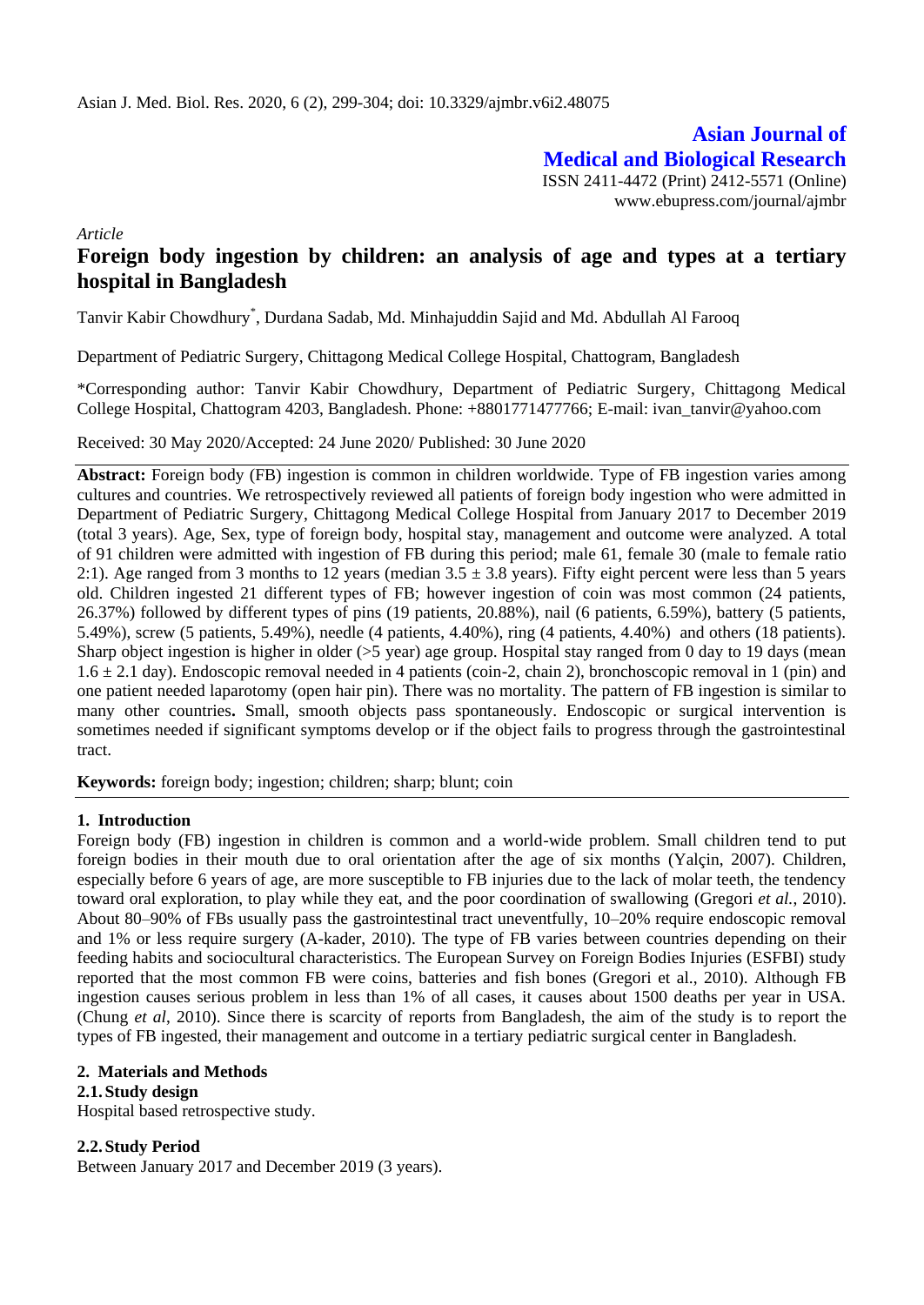# **2.3.Place of study**

Department of Pediatric Surgery, Chittagong Medical College Hospital, Bangladesh.

## **2.4.Study subjects**

Children aged less than 12 years, diagnosed as FB ingestion after admission in ward were included in the study.

## **2.5.Study procedure**

We retrospectively reviewed medical records of 91 patients during the study period. Diagnosis was confirmed by visual observation of FB by the physician or parent during ingestion or after expulsion or extraction of FB and by radiologic findings.

## **2.6.Data and variables**

The age and sex, clinical findings, Type of FB, modalities of treatment, hospital stay and outcome of all patients were recorded.

## **2.7.Statistical analysis**

Categorical variables were described as frequency and percentage. Continuous variables were expressed as mean or median  $\pm$  standard deviation and comparison was done by independent sample t test. All data were expressed as mean ± standard deviation, whenever possible. Statistical analyses were made through SPSS 22 software by using student t test.  $P < 0.05$  was considered to be significant.

## **3. Results**

Among the 91patients, males were 61 (67%) and females were 30 (33%); male to female ratio was 2:1. Age ranged from 3 months to 12 years (median 3.5±3.8 years). Fifty-three (58%) children were less than 5 years old, 27 (29%) were between 5-10 years and 11(12%) patients were more than 10 years old. Figure-1 shows age distribution of patients.



|  |  |  |  |  |  | Figure 1. Age distribution of patients. |
|--|--|--|--|--|--|-----------------------------------------|
|--|--|--|--|--|--|-----------------------------------------|

The children ingested 21 different types of FBs. Majority of the FB were inorganic 83 (91.21%) and only 3(3.3%) were organic. The rest 5 (5.49%) were unspecified. The most common FB ingested was coin (24 patients, 26.37%). However, 29(31.86%) patients ingested different types of sharp objects and 21(23.08%) patients ingested different blunt metallic objects. Table 1 shows different types of FB ingested by the patients.

| <b>Type of FB</b> | No. | %      | <b>Type of FB</b> | No. | $\frac{6}{9}$ |
|-------------------|-----|--------|-------------------|-----|---------------|
| Coin              | 24  | 26.37% | Key               | 2   | 2.20%         |
| Pin               | 19  | 20.88% | Metallic object   | 2   | 2.20%         |
| Nail              | 6   | 6.59%  | Back of watch     |     | 1.10%         |
| <b>Battery</b>    | 5   | 5.49%  | Clip              |     | 1.10%         |
| Not specified     | 5   | 5.49%  | Cock sheet        |     | 1.10%         |
| Screw             | 5   | 5.49%  | Fish              |     | 1.10%         |
| Needle            | 4   | 4.40%  | Ornament (anklet) |     | 1.10%         |
| Ring              |     | 4.40%  | Plastic dice      |     | 1.10%         |

## **Table 1. Types of FB ingested.**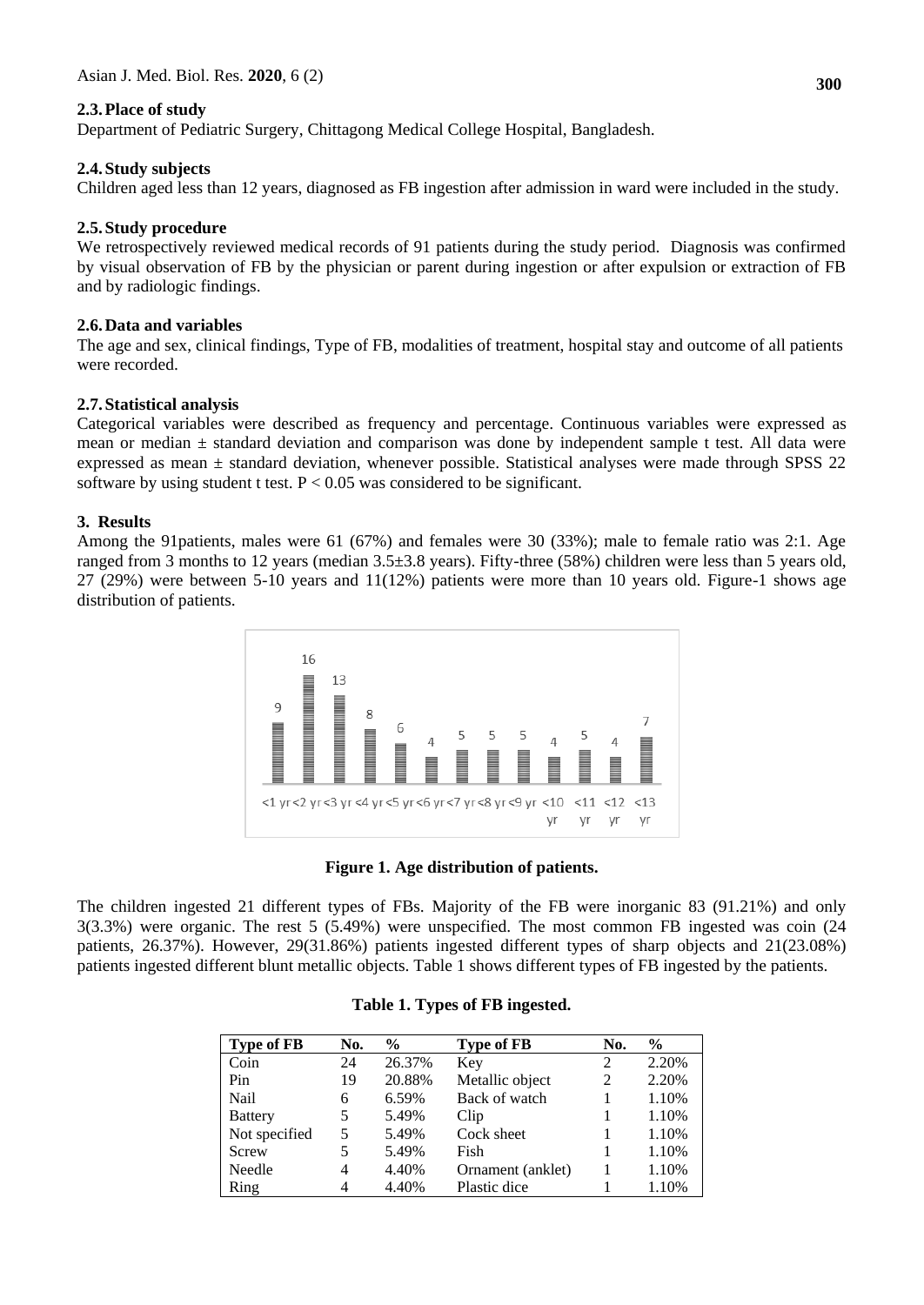Asian J. Med. Biol. Res. **2020**, 6 (2)

| Ear ring | 3.30% | Plum seed | 1.10% |
|----------|-------|-----------|-------|
| Chain    | 2.20% | Wood      | 1.10% |
| Glass    | 2.20% |           |       |

Diversity of the types of FB ingestion was more in children less than 5 years old (Figure 2). Battery ingestion occurred mainly around infancy (mean age 10 months, range 5 month to 1.5 years) and coin ingestion occurred over a diverse age range of 14 months to 10 years, mean 4.9 years. Ingestion of blunt metallic object ranged from 3 months to 9 years of age, mean 2.49 years and ingestion of sharp metallic object ranged from 1.5 years to 12 years, mean 6.73 years (P=0.00). Different types of ingested pins were straight pin (12), safety pin (3), hair pin (1), ear pin (1), hijab (veil) pin (2).



**Figure 2. FB ingestion according to age group.**

85 patients were treated conservatively and 6 needed intervention. Endoscopic removal needed in 4 patients (coin-2, chain-2), bronchoscopic removal in 1 (pin) and 1 patient needed laparotomy and enterotomy (open hair pin stuck at terminal ileum). Hospital stay ranged from 0 to 19 days, mean  $1.6 \pm 2.1$  day. There was no mortality.

## **4. Discussion**

FB ingestion represents a severe public health problem in childhood, especially in infants (Passali *et al,* 2015). During the infancy and early childhood, they evaluate objects by tasting and swallowing those. The exact incidence will never be known because many cases are not brought into medical attention. However, a large number of babies are admitted every year for ingestion of FB and the diagnosis and management are a challenge because of the difficulty in communication and examination. The proportion of cases varies from 6.5 to 80% and there is a marked ethnic variation between Oriental and Western populations (Pak *et al.*, 2001). Studies from Singapore and Hong Kong reported a 6.5 to 14.32% incidence, whereas, western studies reported incidences of 50–80%. It might be due to the fact that FB ingested cases were under reported in oriental countries since a large number of people are not prompt at seeking medical advice in these region (Pak *et al.*, 2001).

The peak incidence of ingestion of FB has been reported to be between 6 months to 3 years (A-kader, 2010). In this study also FB ingestion was higher in less than 5 years age group with a median age of 3.5 years. FB ingestion occurred more in boys than girls in this study which is consistent with most reports. However, one report from USA showed equal male to female distribution. (A-kader, 2010). Conners suggested that older boys ingest FBs due to poor situational decision making (Conners, 2015).

Although, most studies reported that coin is the most commonly ingested FB, some suggested that fish bone ingestion is the most common FB in Asian countries, especially China, where fish is the main diet. Susy Safe database for FB injury showed that among 10,564 cases, 74% of objects were inorganic and were mostly pearls and balls, followed by coins (Gregori and Foltran, 2012; Passali *et al*, 2015). However, their report included other routes of entry of FB. Kay and Wyllie suggested that weaning with unfilleted fish into the diet may put the Chinese pediatric population at risk (Kay and Wyllie, 2005). However, Cheng and Tam from China and Hong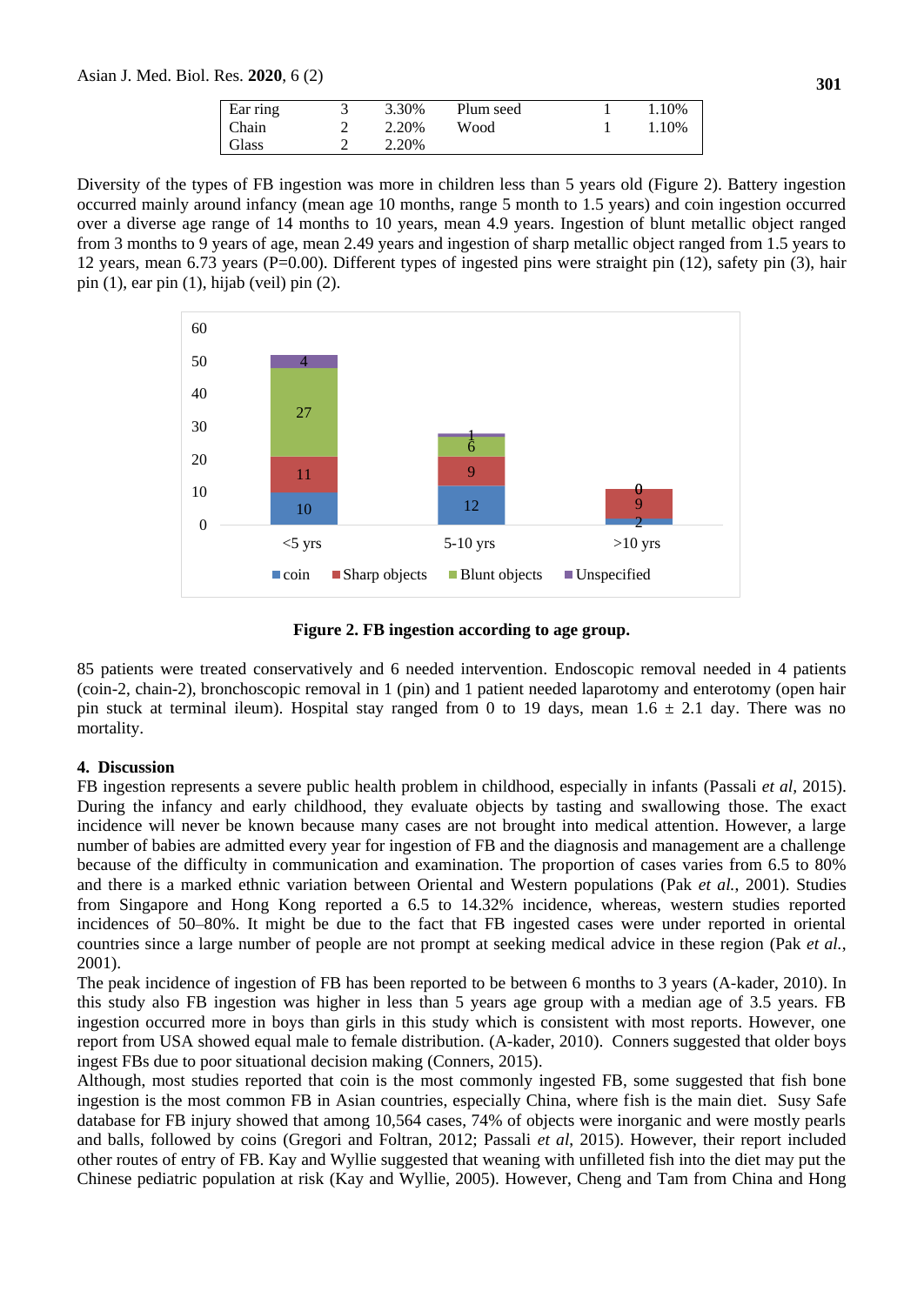Kong reported that coin ingestion occurred in 49% patients and fish bone ingestion occurred in 29% patients (Cheng and Kong, 1999). Although fish is an important part of diet in our riverine country, there were no cases of fish bone ingestion in this study. This is probably due to the fact that impacted fish bones in the esophagus are directly referred to otolaryngology department from the emergency and removed endoscopically there. Some studies from India also reported coin to be the most common type and fish bone ingestion was very infrequent (Nijhawan *et al*, 2003; Sinha and Kumar, 2016; Lakhwani and Patel, 2018).

Coins that lodge distal to lower esophagus usually pass spontaneously. The most likely site of the coin lodgment is at the upper esophageal sphincter (post-cricoid region, 60-70%), followed by mid esophagus (at the level of aortic arch,10-20%) and lower esophagus (just above the lower esophageal sphincter, 20%) (Kay and Wyllie, 2005). Studies have shown that coins with a diameter between 23.45 and 26 mm are most likely to be lodged in the esophagus. While most Canadian and American quarters are 24 mm in diameters; a one take coin in Bangladesh ranges from 16 to 25 mm, 2 taka from 24 to 26.03 mm and a 5 take coin is 26.8 mm in diameter (Anonymous, 2020). It is recommended that coins in mid and lower esophagus should be removed by flexible endoscopy and coins in the stomach and intestine do not require intervention (Cheng and Kong, 1999). Coins from upper esophagus can be removed by direct laryngoscopy. Stack and Munter suggested that coins with diameter more than 20 mm may not pass pylorus and should be removed (Stack and Munter, 1996). Coin ingestion in our series ranged from 1 taka to 5 taka and 2 patients required endoscopic removal from esophagus. However, all other coins passed the esophagus by the time the patients presented. If the coin does not pass spontaneously, timing of repeat x-ray varies from days to weeks among centers and endoscopic removal is performed (Nijhawan *et al,* 2003; Kay and Wyllie, 2005).

Sharp objects ingestion was also common and varied from straight and curved pin, nail and needle. One needed laparotomy and the other needed bronchoscopic removal from the trachea. Other sharp metals passed spontaneously. According to Jackson's axiom "advancing points perforate and trailing points don't" (Kay and Wyllie, 2005). Straight pins tend to follow it and usually the blunt head passes first with the sharp end trailing. Once they are in intestine, they usually traverse the rest of gastrointestinal tract safely (Cheng and Kong, 1999). However, ingestion of large number of straight pins increases the risk of perforation (Aktay and Werlin, 2002; Kay and Wyllie, 2005). Non straight pins might cause perforation and majority of perforations occur near the ileocecal valve. Safety pin ingestions are common since it is used commonly in young children's and their mother's clothing. However, its incidence has decreased in USA due to modification of diapers. We only had 2 cases of safety pin ingestion. Safety pin frequently lodges in the esophagus, stomach or duodenal loop. Although closed pins are safely removed, open pins might cause perforation or injury to the gut wall. For safe endoscopic removal of sharp object, different methods are used such as over-tube, latex hood and friction fit adaptor (Chaves *et al*., 1972; Wahbeh *et al.*, 2002; Kay and Wyllie, 2005).

Toy and toy part ingestion were reported previously, however, due to safety of making toys it is less reported now a days. We did not have any case of toy part ingestion. However, battery ingestion occurred in 5 cases. Battery ingestion should be monitored closely since it may cause injury due to presence of caustic material in it and perhaps due to discharge of current ( Wahbeh et al., 2002). However, if the battery is in the stomach and if there is no symptom, the patient can be observed. Wyllie and Key suggested that if the battery is more than 15 mm in size and does not pass the duodenum within 48 hours, it should be removed endoscopically (Wahbeh *et al.*, 2002). An AA battery (12 mm x 5 cm) would be unlikely to pass in a 1-year-old child. Symptomatic patients with gastric batteries of any size should be considered for early removal.

The majority of FBs that reach the stomach, usually pass uneventfully through the remainder of the gastrointestinal tract within 4 to 6 days. In fewer than 10% of cases, foreign bodies may be impacted in the intestines. In a systematic review, 5 studies reported that FB most commonly impacted in the esophagus and 4 studies found the stomach as the most common site (Jayachandra and Eslick, 2013). The other sites of impaction were pylorus, duodenum and ileocecal valve. Objects greater than 10 cm in length cannot pass through the duodenal C loop and should be removed endoscopically as soon as possible. A combination of length and caliber may prevent FB to pass spontaneously. An ovoid object greater than 5 cm usually do not pass spontaneously (Wahbeh *et al.,* 2002).

Management of FB ingestion varies from center to center and is based on clinical experience mainly since there is lack of controlled studies. It is usually decided on individual basis depending on type, location, size of the FB and the patient, presence of symptoms, and time since ingestion. The challenge to the physician is to avoid over testing and unnecessary intervention while recognizing the high-risk patient who will need intervention. While the overall complication rate is about 1%, about 15-35% of sharp instrument can cause complications such as perforation and lacerations. A variety of methods have been described in the literature for removal of FBs such as rigid and flexible esophagoscopy, McGill's forceps, Foley catheter extraction, esophageal bougienage and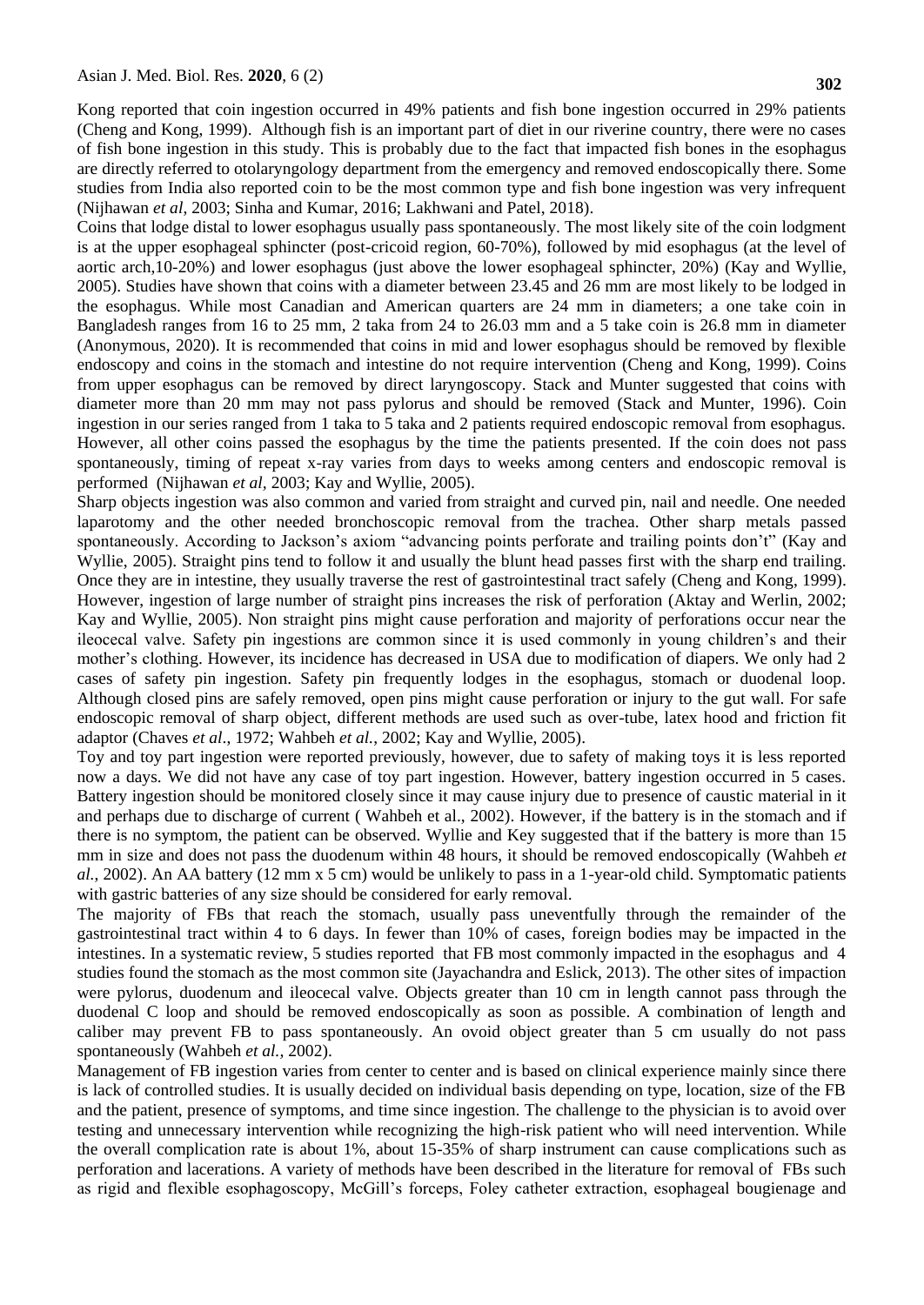use of magnetic probe (Wahbeh, Wyllie and Kay, 2002; Jayachandra and Eslick, 2013). Many a times, ingestion of FB is not noticed by parents and the symptoms may be misinterpreted as a gastrointestinal or respiratory infection which may cause delays in diagnosis, thereby increasing the risk of complications (Passali *et al*., 2015).

Distracted or incorrect adult supervision is commonly a cause of FB ingestion in children. Gregori reported that a parent or care giver was present in 49% cases of FB ingestion and the child was eating in 34% and playing in 59% of cases (Gregori, 2006; Gregori D, 2008). The 2010 American Academy of Pediatrics Policy Statement on the Prevention of Choking Among Children suggested that the ideal management of foreign body ingestion is preventive. Attention to toy safety, guidance on prevention and safety to parents by pediatricians during every well child visit and use of the visit to emergency department during a FB ingestion as a "teachable moment" regarding appropriate toys and foods are important suggestions (Baum *et al*., 2010). The Susy safe project suggested that informative campaign should be carried out to emphasize families when a young child is manipulating objects (Gregori, 2006; Gregori, 2008). Most FBs are not the items for playing or other use by the children and can be kept out of reach of the child. If the parent or caregiver has knowledge about the most common types of FBs ingested by babies, many incidences can be avoided.

## **5. Conclusions**

Children ingest a variety of FB. Most are passed spontaneously but sometimes it may have serious consequences and require intervention or surgery based on the type and location of FB. Parents or care givers need to be more concentrating towards babies and keeping object out of the reach of their child.

#### **Conflict of interest**

None to declare**.** 

#### **References**

- Anonymous, 2020. Search the coin catalogue. In Numista web page. URL: https://en.numista.com/catalogue/index.php?r=1+taka&ct=coin&p=1&x=0&y=0. Accessed 28.05.2020
- A-kader HH, 2010. Foreign body ingestion: children like to put objects in their mouth. World J. Pediatr., 6: 301- 310.
- Aktay AN and SL Werlin, 2002. Case report penetration of the stomach by an accidentally ingested straight pin. J. Pediatr. Gastroenterol. Nutr., 34: 81-82.
- Baum C, D Durbin and R Lichenstein, 2010. Policy statement-prevention of choking among children. Pediatrics, 125: 601-607.
- Chaves DM, S Ishioka and P Sakai, 1972. Removal of a foreign body from the upper gastrointestinal tract with a flexible endoscope: a prospective study. Endoscopy, 36: 887-892. Cheng BW and H Kong, 1999. Foreignbody ingestion in children: experience with 1,265 cases. J. Pediatr. Surg., 34: 1472–1476.
- Conners GP, 2015. Managing pediatric foreign body ingestions. Missouri Medicine, 112: 181-186.
- Gregori D, 2006. The Susy Safe Project. A web-based registry of foreign bodies injuries in children. Int. J. Pediatr. Otorhinolaryngol., 70:1663-1664.
- Gregori D, 2008. Preventing foreign body injuries in children: a key role to play for the injury community. Injury Prevention, 14: 411.
- Gregori D, C Scarinzi, B Morra, L Salerni, P Berchialla, S Snidero, R Corradetti, D Passali and ESFBI Study Group, 2010. Ingested foreign bodies causing complications and requiring hospitalization in European children: Results from the ESFBI study. Pediatr. Int., 52: 26–32.
- Gregori D and F Foltran, 2012. The Susy Safe Project overview after the first four years of activity. Int. J. Pediatr. Otorhinolaryngol., 76S: S3–S11.
- Jayachandra S and GD Eslick, 2013. A systematic review of paediatric foreign body ingestion: presentation, complications, and management. Int. J. Pediatr. Otorhinolaryngol., 77: 311–317.
- Kay M and R Wyllie, 2005. Pediatric foreign bodies and their management. Curr. Gastroenterol. Rep., 7: 212- 218.
- Lakhwani S and B Patel, 2018. Foreign body injection in children: clinical feature, management and outcome study in western India. Indian J. Basic Appl. Med. Res., 7: 548-553.
- Nijhawan S, L Shimpi, A Mathur and VRR Mathur, 2003. Management of ingested foreign bodies in upper gastrointestinal tract: report on 170 patients. Ind. J. Gastr., 22: 46-48.
- Pak MW, WC Lee, HK Fung and CA van Hasselt, 2001. A prospective study of foreign-body ingestion in 311 children. Int. J. Pediatr. Otorhinolaryngol., 58: 37–45.